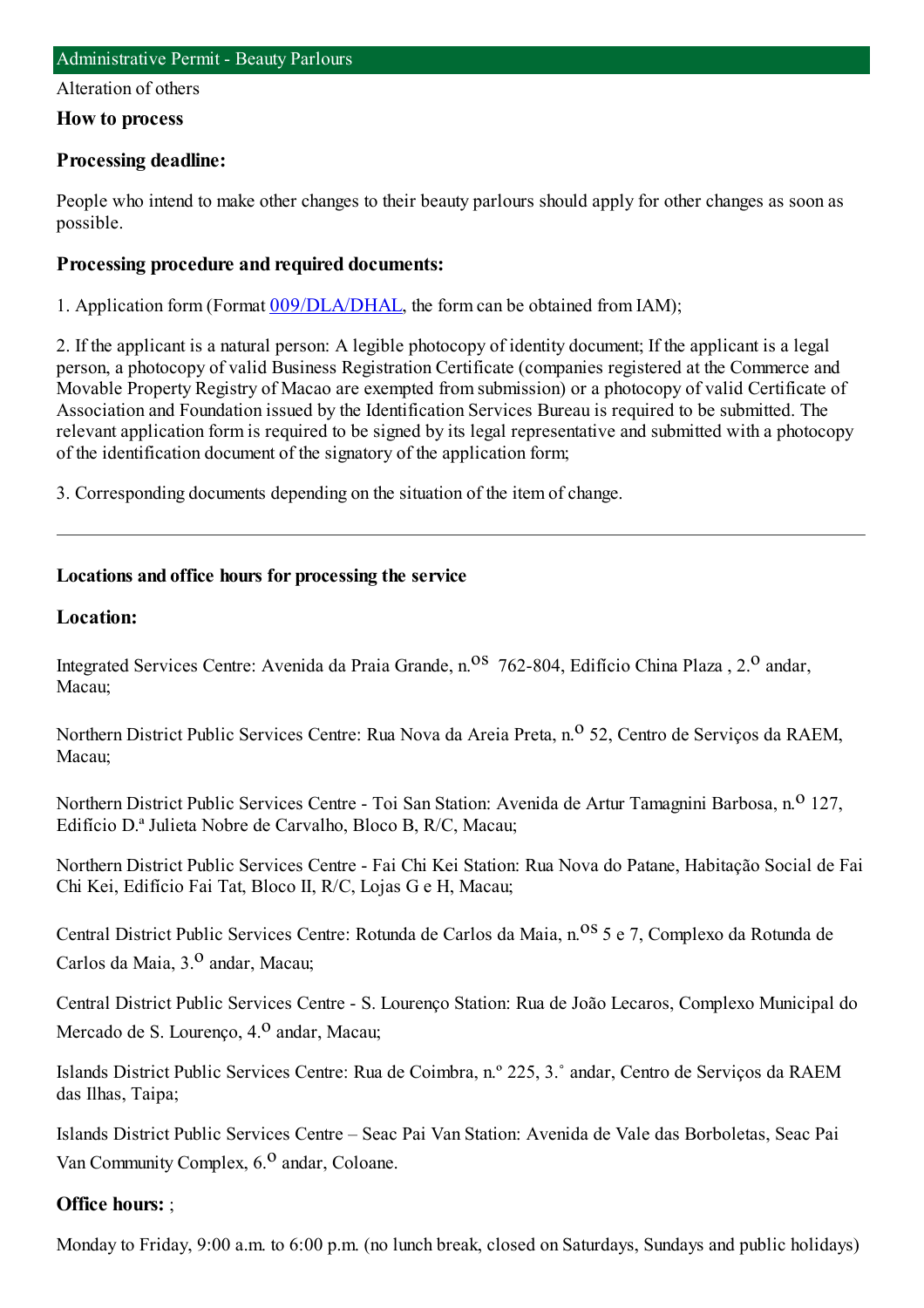### **Fees**

Not Applicable

### **Time required for processing**

The required time for processing depends on the content of change.

#### **Remarks / important notes on application**

1. The original or notarised copy of identification document with the signature of the applicant or legal representative must be produced;

2. The applicant must make the application in person or authorise an agent to make the application;

3. The above-mentioned documents must be signed by the applicant or legal representative, with the exception of documents issued by government departments or public entities.

### **Relevant standards or requirements**

Not Applicable

#### **Progress enquiry and obtaining result of service**

#### **Enquiry about application progress:**

"Online progress enquiry is not available for this formality."

# **Method to obtain the result of service:**

Visit in person to obtain the result

#### **Formalities**

- First-time Application
- Replacement
- Cancellation
- Change of License Holder
- Alteration of Name of Establishment
- Alteration of Establishment Facilities
- Alteration of List of Service items
- Alteration of others

# **Legislations**

• Approval of new regime for issue of administrative licenses for specific economic activities – Decree-Law no.47/98/M [B.O. 43( I ), 26/10/1998]